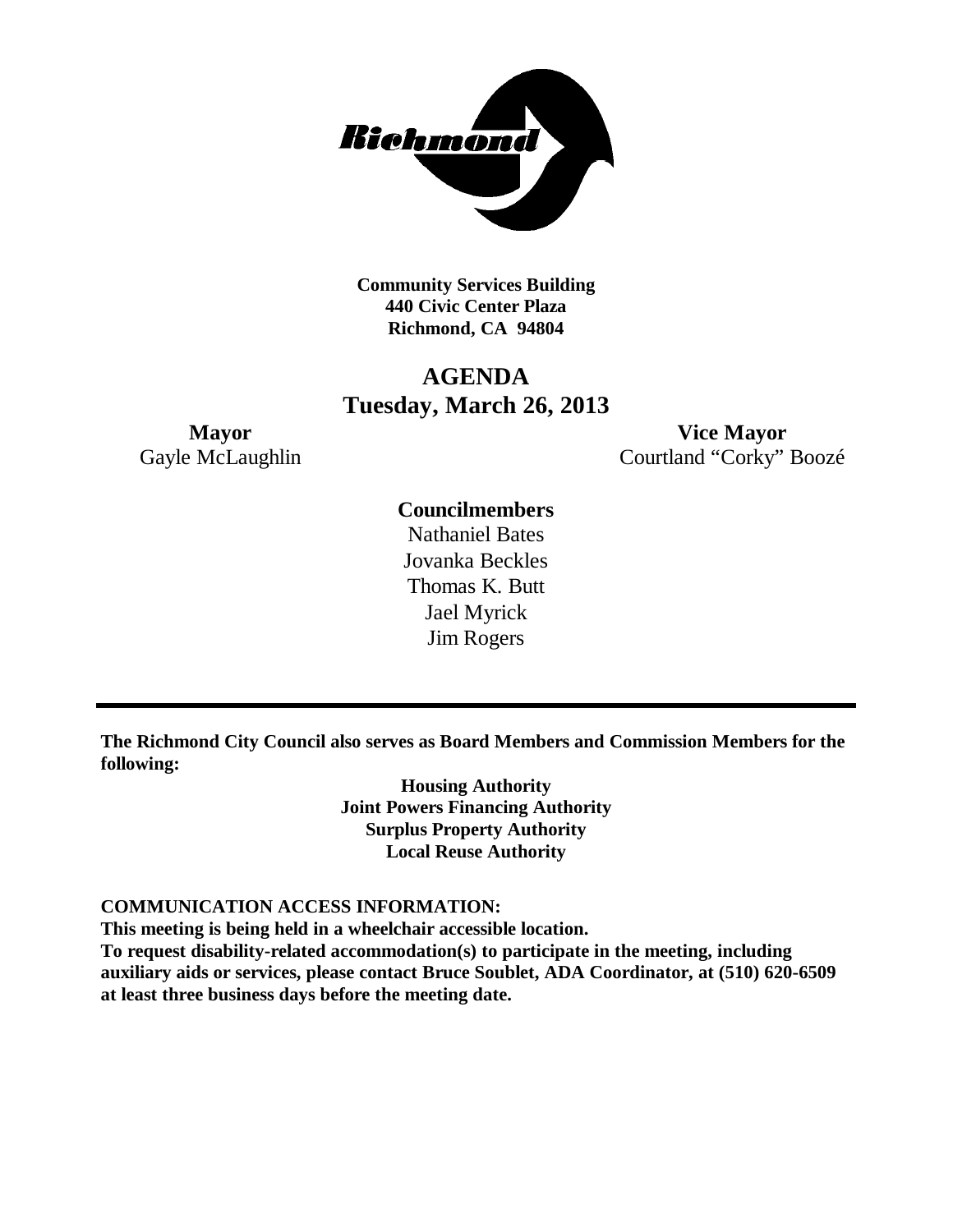# **MEETING PROCEDURES**

The City of Richmond encourages community participation at its City Council meetings and has established procedures that are intended to accommodate public input in a timely and time-sensitive way. As a courtesy to all members of the public who wish to participate in City Council meetings, please observe the following procedures:

**PUBLIC COMMENT ON AGENDA ITEMS:** Anyone who desires to address the City Council on items appearing on the agenda must complete and file a pink speaker's card with the City Clerk **prior** to the City Council's consideration of the item. Once the City Clerk has announced the item and discussion has commenced, no person shall be permitted to speak on the item other than those persons who have submitted their names to the City Clerk. Your name will be called when the item is announced for discussion. **Each speaker will be allowed TWO (2) MINUTES to address the City Council on NON-PUBLIC HEARING items listed on the agenda.**

**OPEN FORUM FOR PUBLIC COMMENT:** Individuals who would like to address the City Council on matters not listed on the agenda or on **Presentations, Proclamations and Commendations, Report from the City Attorney, or Reports of Officers** may do so under Open Forum. All speakers must complete and file a pink speaker's card with the City Clerk **prior** to the commencement of Open Forum. **The amount of time allotted to individual speakers shall be determined based on the number of persons requesting to speak during this item. The time allocation for each speaker will be as follows: 15 or fewer speakers, a maximum of 2 minutes; 16 to 24 speakers, a maximum of 1 and one-half minutes; and 25 or more speakers, a maximum of 1 minute.**

#### **SPEAKERS ARE REQUESTED TO OCCUPY THE RESERVED SEATS IN THE FRONT ROW BEHIND THE SPEAKER'S PODIUM AS THEIR NAME IS ANNOUNCED BY THE CITY CLERK.**

**CONSENT CALENDAR:** Consent Calendar items are considered routine and will be enacted, approved or adopted by one motion unless a request for removal for discussion or explanation is received from the audience or the City Council. A member of the audience requesting to remove an item from the Consent Calendar must complete and file a speaker's card with the City Clerk **prior to the City Council's consideration of Agenda Review.** An item removed from the Consent Calendar may be placed anywhere on the agenda following the City Council's agenda review.

Any law enforcement officer on duty or whose service is commanded by the presiding officer shall be Sergeant-at-Arms of the Council meetings. He/she, or they, shall carry out all orders and instructions given by the presiding officer for the purpose of maintaining order and decorum at the Council meetings (City Council Rules of Procedure and Order Section III F, RMC Section 2.12.030).

**\*\*\*\*\*\*\*\*\*\*\*\*\*\*\*\*\*\*\*\*\*\*\*\*\*\*\*\*\*\*\*\*\*\*\*\*\*\*\*\*\*\*\*\*\*\*\*\*\*\*\*\*\*\*\*\*\*\***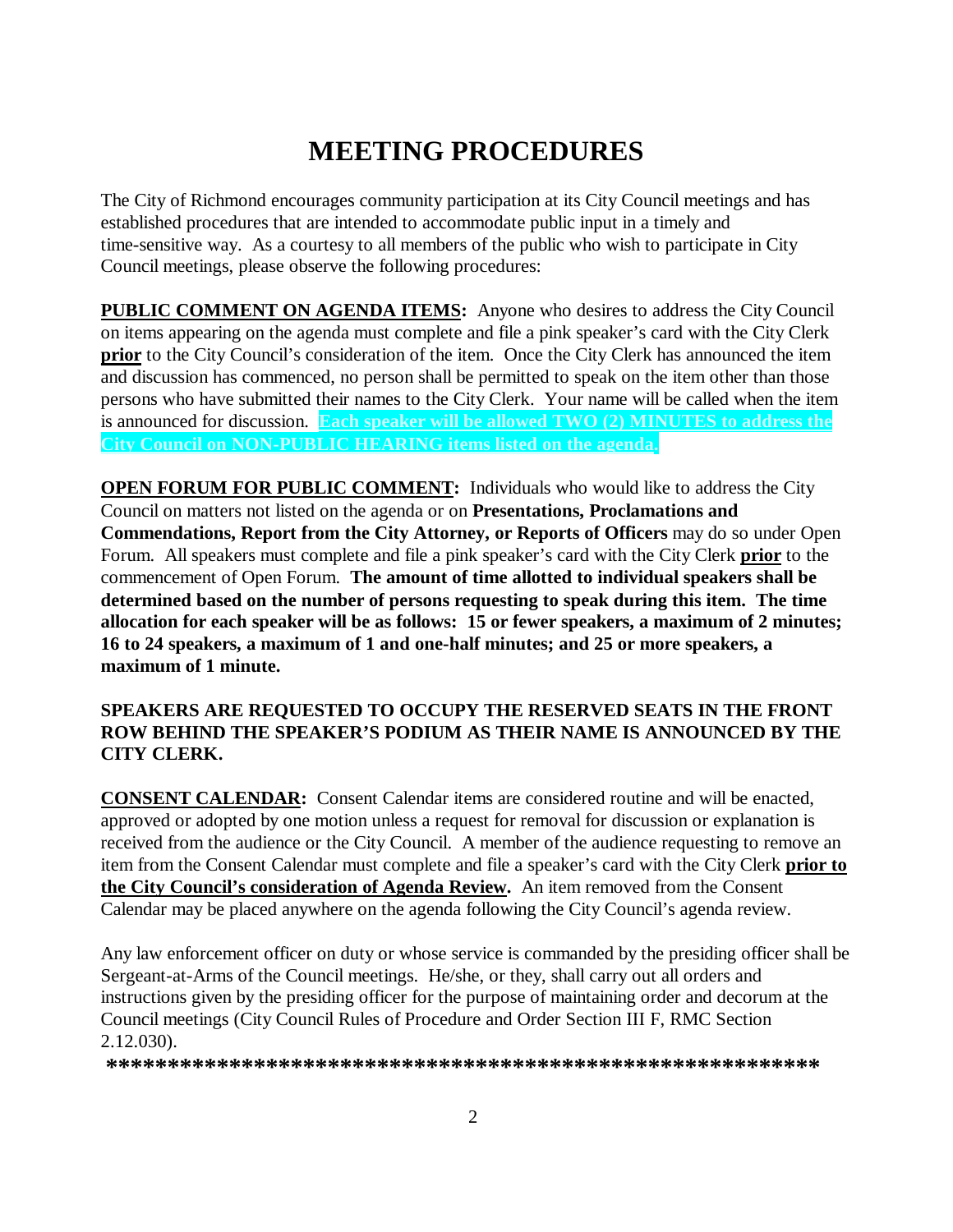# **SPECIAL MEETING OF THE RICHMOND CITY COUNCIL**

5:30 p.m.

**A. PLEDGE TO THE FLAG**

### **B. ROLL CALL**

- **C. READING OF THE CODE OF ETHICS**
- **D. STATEMENT OF CONFLICT OF INTEREST**
- **E. AGENDA REVIEW**
- **F. OPEN FORUM FOR PUBLIC COMMENT**

#### **G. PRESENTATIONS, PROCLAMATIONS, AND COMMENDATIONS**

- **G-1.** PRESENTATION of California Park and Recreation Society District 3 2012 Outstanding Volunteer in Parks and Recreation Award to Eli Williams, Chair of Richmond Commission on Aging - Mayor McLaughlin 9620-6503) and Councilmember Bates (620-6581).
- **H. ADJOURNMENT**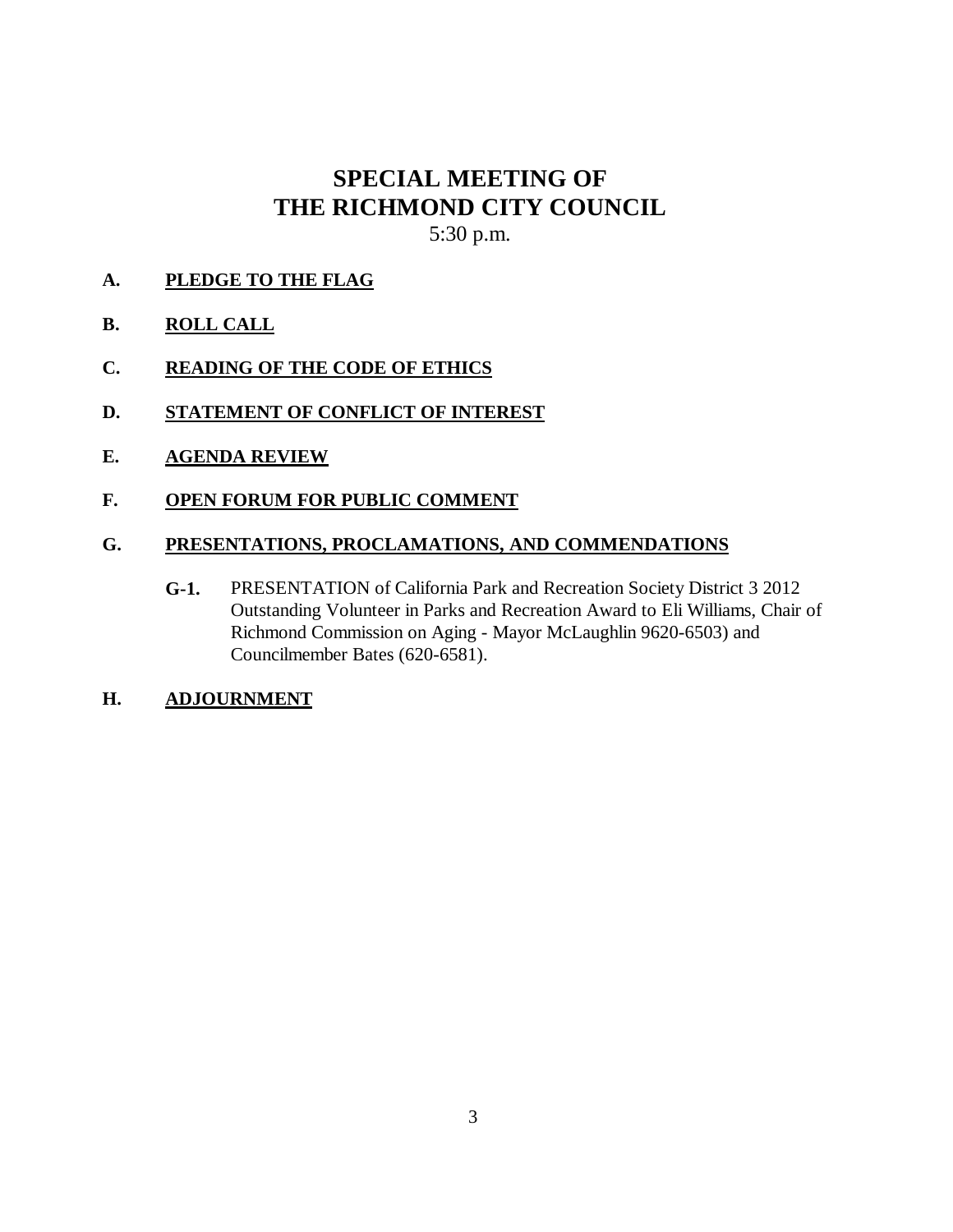## **SPECIAL MEETING OF THE RICHMOND HOUSING AUTHORITY**

6:00 p.m.

#### **A. ROLL CALL**

#### **B. STATEMENT OF CONFLICT OF INTEREST**

**C. OPEN FORUM FOR PUBLIC COMMENT**

#### **D. AGENDA REVIEW**

#### **E. HOUSING AUTHORITY CONSENT CALENDAR**

**E-1.** ADOPT a resolution authorizing the executive director to submit verification of compliance with the HUD Public Housing Assessment Recovery and Sustainability (PHARS) Agreement - Richmond Housing Authority (Tim Jones 621-1310).

#### **F. ADJOURNMENT**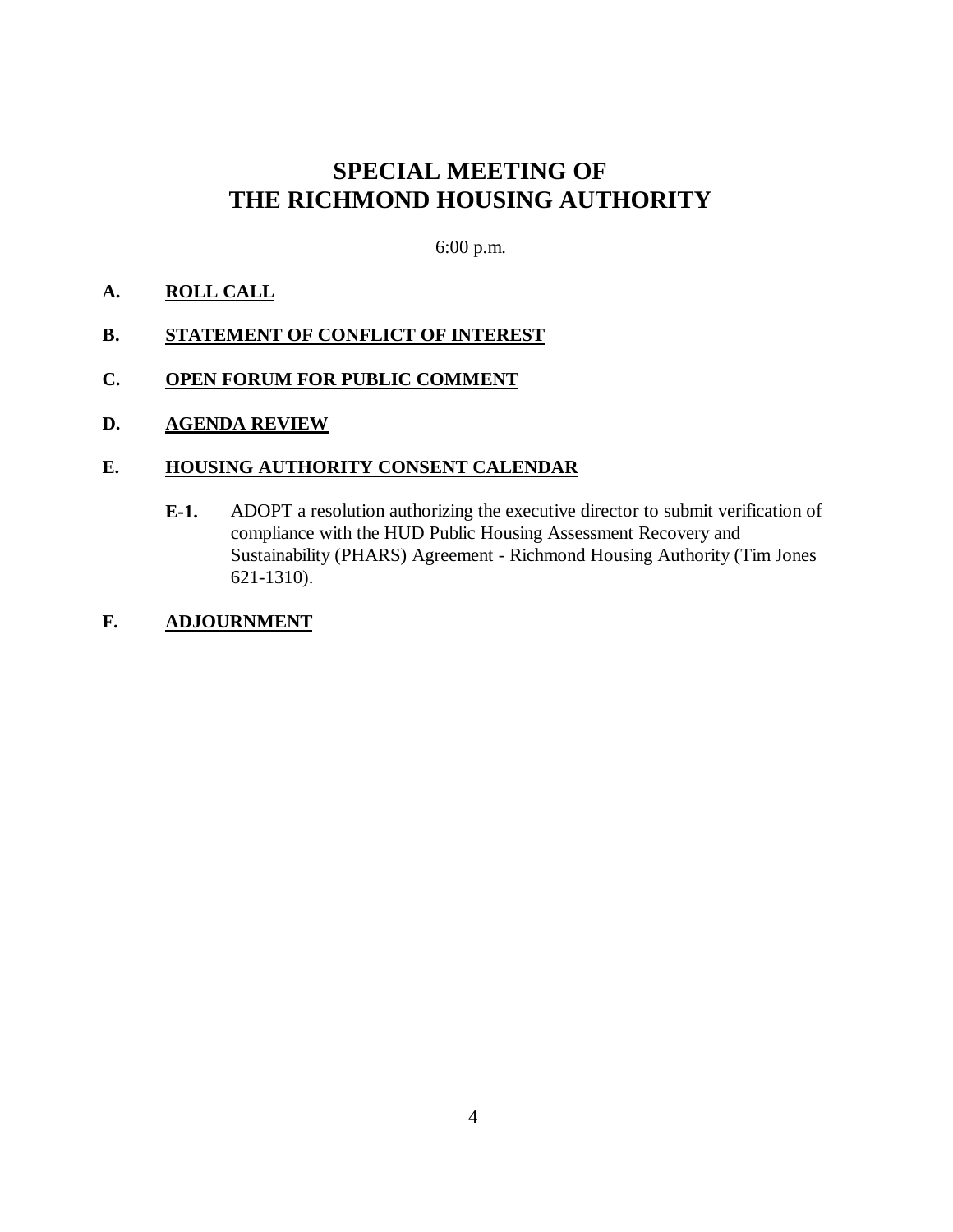



**Community Services Building 440 Civic Center Plaza Richmond, CA 94804**

**SPECIAL JOINT MEETING AGENDA Richmond City Council and West Contra Costa Unified School District Tuesday, March 26, 2013 6:30 p.m.**

**Mayor** Gayle McLaughlin **Vice Mayor** Courtland "Corky" Boozé **Councilmembers** Nathaniel Bates Jovanka Beckles Thomas Butt Jael Myrick Jim Rogers

**President** Madeline Kronenberg

**Boardmembers** Randall Enos Todd Groves Elaine Merriweather Charles Ramsey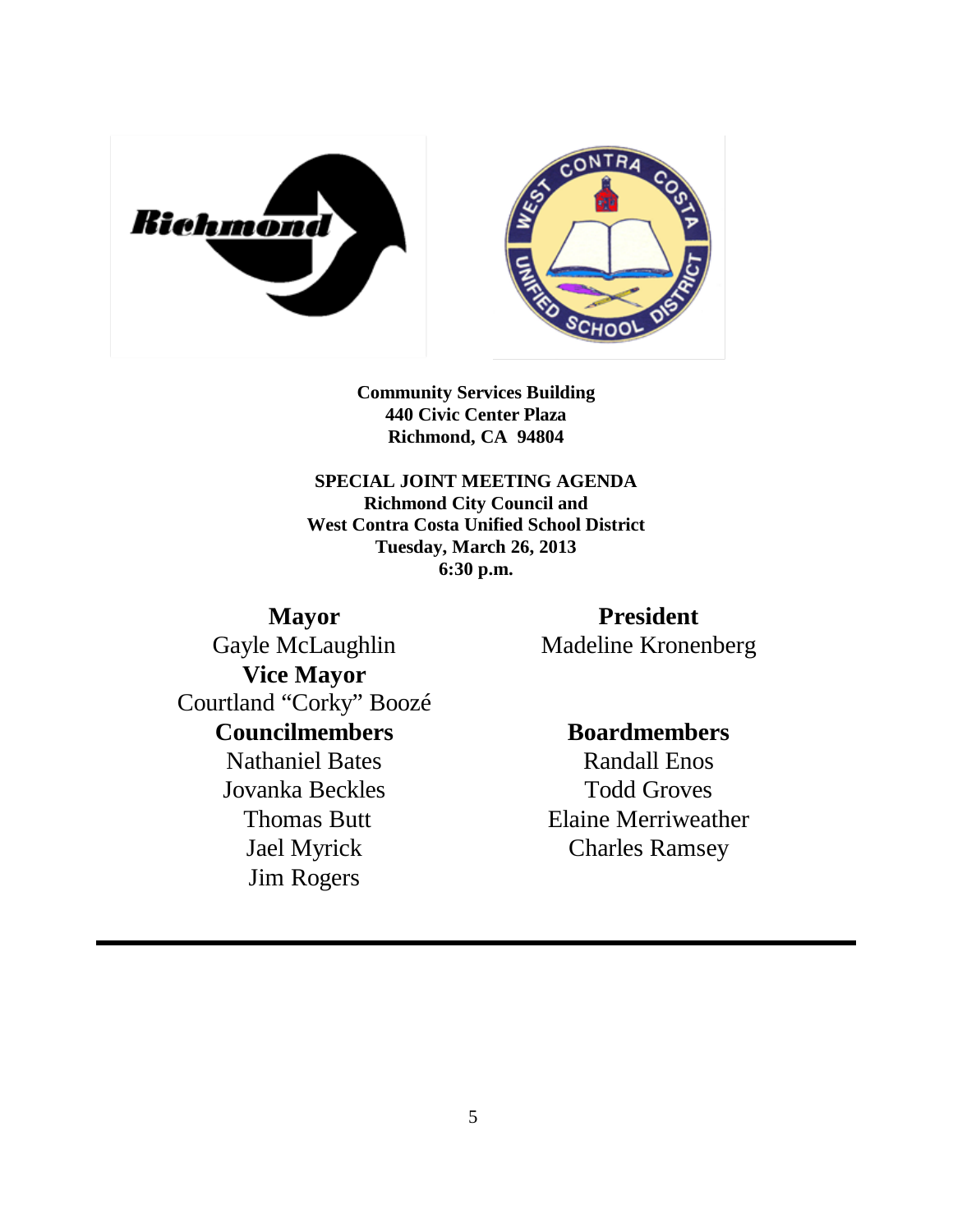## **SPECIAL JOINT MEETING OF THE RICHMOND CITY COUNCIL AND THE WEST CONTRA COSTA COUNTY UNIFIED SCHOOL DISTRICT BOARD**

6:30 p.m.

#### **A. ROLL CALL**

#### **B. STATEMENT OF CONFLICT OF INTEREST**

#### **C. STUDY SESSION**

- **C-1.** PRESENTATION by the Richmond Tales Fest Planning Committee highlighting the Community Family Literacy Festival to be held in the Richmond Civic Center Plaza on April 20, 2013 - Mayor McLaughlin (620-6503) and Councilmember Beckles (620-6581).
- **C-2.** RECEIVE a report on the status of: (1) the West Contra Costa Unified School District's Bond Program for Richmond school facilities; and (2) plans to jointly renovate the Richmond Swim Center at Kennedy High School - City of Richmond and West Contra Costa Unified School District (620-6512).
- **C-3.** RECEIVE a presentation on current partnerships between the City of Richmond and West Contra Costa Unified School District, including: (1) Nystrom United Revitalization Effort; (2) Umbrella Joint Use Facility Agreement; and (3) Lawrence Berkeley National Lab Planning Activities - City of Richmond and West Contra Costa Unified School District (620-6512).
- **C-4.** RECEIVE a presentation on the Richmond Health Equity Partnership's (RHEP) Health in All Policies (HiAP) and Full-Service Community Schools (FSCS) strategies, the objectives of which are to help advance health equity for Richmond children and families. RHEP was formed as a partnership between the City of Richmond, West Contra Costa Unified School District and Contra Costa Health Services - City of Richmond and West Contra Costa Unified School District  $(620 - 6512)$ .
- **C-5.** RECEIVE a report on safety-related programs in West Contra Costa Unified School District schools that involve cooperative relationships with the City of Richmond, including: (1) School Resource Officer Program; (2) daytime curfew; and (3) the Restorative Justice Program - City of Richmond and West Contra Costa Unified School District (620-6512).